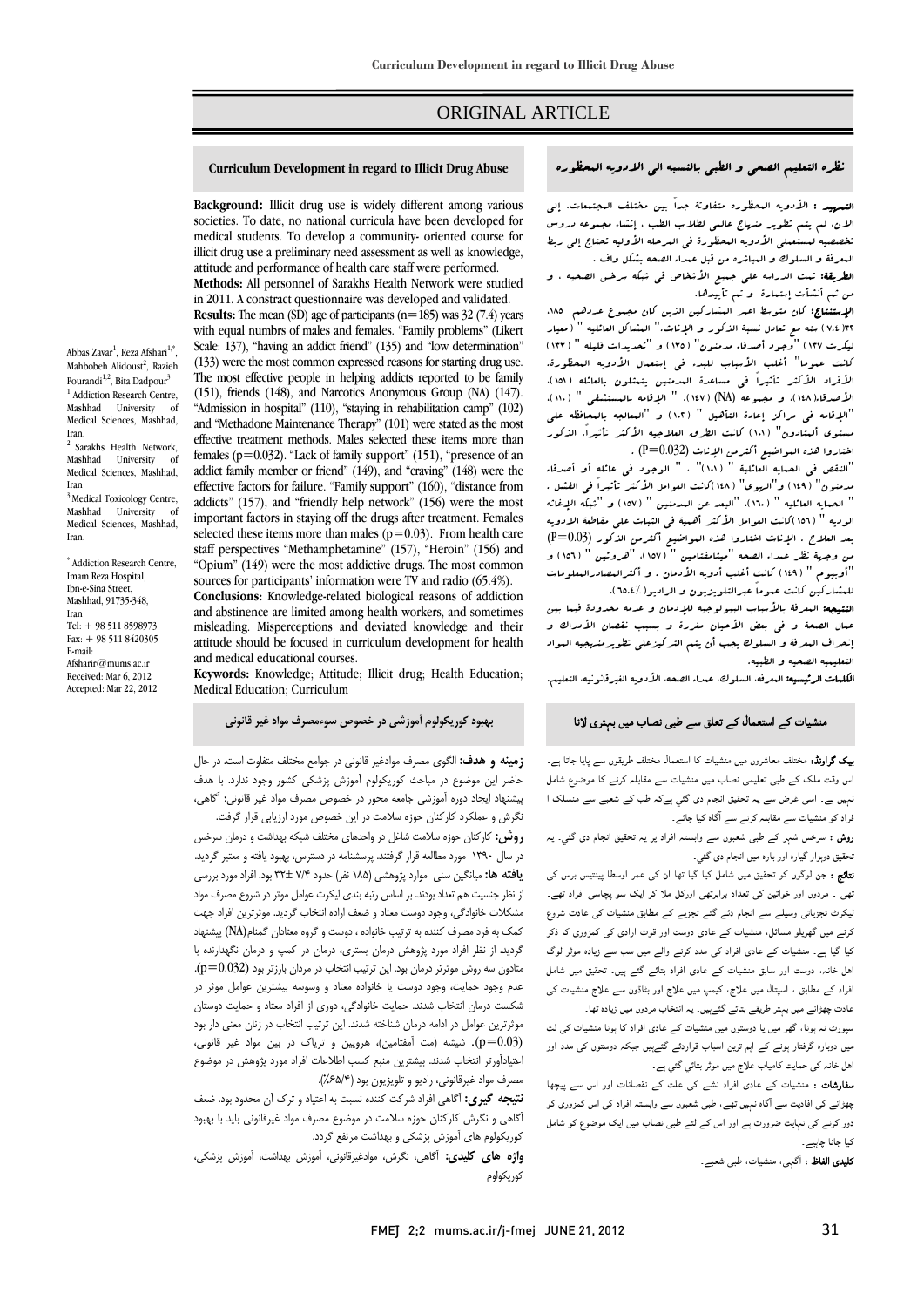#### **INTRODUCTION**

 Illegal drug use is one of the health care problems and major social issues in the world (1-2). Since Iran is a neignbor of Alguanistan, which is the biggest producer of<br>narcotic drugs, and for the historical and other reasons; this country is one of the victims of drug abuse in the world (3). Addiction is prevalent in Iran (4). Based on international reports, Iran has the highest rate of using opiate (opium and Available statistics, from United Nations Office on Drugs and Crime (UNODC) showed that more than two millions of Iranian population (3%) were addicted to illegal drugs including opiates, cannabis (hashish) and stimulants in 2010 misuse is increasing in prevalence, this is not properly neighbor of Afghanistan, which is the biggest producer of heroin) in the world (450 million tons in the year) (5-10). (5,11-13). It is widely recognized that while substance reflected in the composition of medical curricula (14).

 Cognitive or awareness factors are the personal information about the effects and disadvantages of drugs. In fact, people to use them comparing with those uninformed(15). People's attitude plys a very imperative role in their future knowledge, experience and education-based it is the more effective in under treatment and rehabilitation is directly influenced by person's knowledge and understanding of addiction, treatment efficiency, and rehabilitations benefits (17). Assessing people's attitude in any given time and also<br>evaluating attitude changes during passage of time is one of the main components of interventional evaluation which is taking place for improving attitude. To perform this evaluation, a special tool with specified accuracy is order to use or recording the information. Attitude reflects physical and psychological tendencies towards surrounding who know about negative outcomes of drugs are less likely performance, and stronger and the more person's future behavior (16). Supporting addicts or those Assessing people's attitude in any given time and also necessary (18). Awareness is mind's data collection tool in issues and usually comes after knowledge (19).

 Before planning education of curricula, the need should be assessed, therefore knowledge, attitude, and practice (KM) recognizing the need for medical and health education but also are necessary for the next evaluation of health assessed, therefore knowledge, attitude, and practice (KAP) education by understanding the change of KAP (19).

equeation by understanding the change of KAP (19).<br>Despite the key role of physicians and health care staff in promoting health goals and also their critical position in community education, little information about their level of knowledge, attitude, and performance regarding substance/ drug use is available to develop a local course plan. This appropriate educational and training programs for physicians and health care staff (nurses, midwives, paramedical staff, and professional health workers) and subsequently their information is necessary for health care programmers to plan covered community.

 We surveyed illegal drug use-related knowledge and attitudes of health care workers in Sarakhs Health Network, to assess their educational needs and to develop a locally validated course plan.

# **METHODS**

#### **Population and sample**

 Study population included health care staff (physicians, nurses, midwives, paramedical staff, and professional health

 only those staff and physicians who work directly in health or treatment district). Study sample was calculated to be 185 based on morgan's rabie, study participants were randomly<br>selected based on their presence at work place during survey time and their consent to participate. Selection workers) of Sarakhs Health Network (around 300 employees – based on Morgan's Table. Study participants were randomly continued until study sample reached 185.

#### **Questionnaire**

**Questionnaire**<br>Data was gathered by knowledge and attitude questionnaire with multiple choice and Likert scales, consisting three parts; demographic information, knowledge evaluation including 9 questions with 78 answering items in Likert Scale, and attitude assessment including 2 questions with 31 questionnaire, content validity evaluation methods were used and experts' opinions were collected. To assess the reliability of questionnaire two steps were taken; Item Analyses Method (to the first step 10 questionnaires were filled by staff, and ambiguous or problematic points were detected and corrected. In the second step 30 questionnaires were filled by selected staff, Cronbach's alpha coefficient was used to assess the statistical assessment, Cronbach's alpha for knowledge assessment part of questionnaire was 0.61 to 0.86, and for attitude assessment part of questionnaire was 0.78 to 0.91. The overall alpha Cronbach of the questionnaire was 0.84. under each scale (each part of questionnaire) were in an answering items in Likert Scale. To determine the validity of find ambiguous or problem points) and Test-Retest Method. In reliability of tests and weak questions were removed. With In general, evidences showed that homology of questions acceptable range.

#### **Data handling**

 Data was gathered with direct interview and through questionnaires, participants were assured about the confidentiality of their data and their choice in participation. 185 questionnaires were filled. Data was coded and entered in SPSS-version 11.5 and then analyzed. The relations and Spearman tests. Mann Whitney non parametric test and Kruskal-Wallis were used to detect the differences between the means of independent variables. P<0.05 was considered significant in all calculations. The results are  $\overline{a}$ questionnaire in selected units. Before distributing between variables were evaluated by crosstabs, Chi-square reported as mean (SD).

## **RESULTS**

 $\overline{a}$  185 participants were included in this study, 50% male (92 subjects). Treature care start included 20 physicians, 45<br>nurses, 21 midwives, 15 paramedical staff, as well as 80 professional health workers (Behvarz). The mean age (SD, Relations between all items were selected by participants Participants believed that Methamphetamine (locally called Shisheh), heroin (locally called crystal heroin or crack heroin) and opium were the most dangerous drugs for individual health. On the other hand, Betel's Nut (locally subjects). Health care staff included 26 physicians, 43 Min-Max) of participants was 32 (7.4, 22-47) years old. and sex, age and ethnicity have been illustrated in table 1.

smoking were perceived to be less hazardous. Most of the staff had appropriate level of information about side effects of most available drugs in the community, but there were called Nas), Norgizak (Heroin & Dexamethasone) and Cigarette fewer answers for unfamiliar drugs such as Norgizak.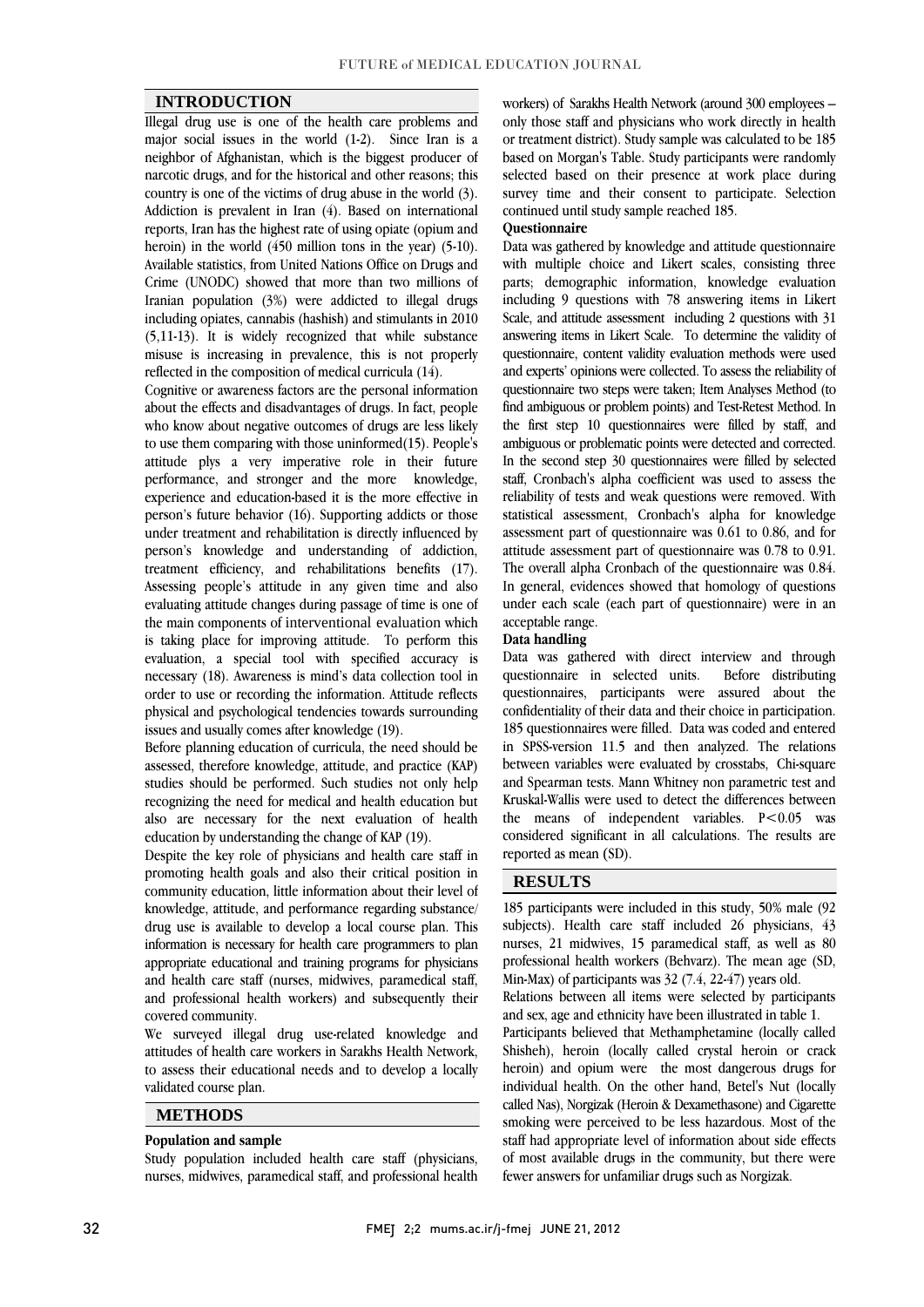In this study participants thought that addiction is a sickness (Likert Scale: 75), drug access is easy (74), addiction is treatable (68), youth are more involved with drugs (64) and addicts deserve our sympathy  $(61)$ . Just small proportion of for marriage  $(32)$ , addicts are dangerous  $(32)$  and drug The sources of staff information about illegal drugs and participants believed that addiction is a crime (29), suitable abuse is a stress reliever (33).

addiction have been shown in table 2.

 Participants reported their knowledge level about addiction to be high 44%, average 40% and limited 16%.

 The main sources of information about illegal drugs and just 7% got their information from textbooks or scientific addiction were television, radio, and press. Among them, literature. Finally, 95% felt the essential need for more information about illegal drugs and addiction.

| Table 1. Health staff's opinion towards different features of illicit drug abuse based on their sex,<br>age and ethnicity. |                                          |                                  |                                  |                                                    |  |  |
|----------------------------------------------------------------------------------------------------------------------------|------------------------------------------|----------------------------------|----------------------------------|----------------------------------------------------|--|--|
| <b>Proposed item</b>                                                                                                       | <b>Likert Scale</b><br><b>Descending</b> | Sex (Men to<br>Women)<br>P value | Age (Young<br>to Old)<br>P value | <b>Ethnicity</b><br>(Fars to Non-<br>Fars) P value |  |  |
| <b>Precipitating Factors</b>                                                                                               |                                          |                                  |                                  |                                                    |  |  |
| Family problems                                                                                                            | 137.42                                   | 0.30                             | 0.15                             | 0.46                                               |  |  |
| Have an addict friend                                                                                                      | 134.69                                   | 0.26                             | 0.20                             | 0.76                                               |  |  |
| Low determination                                                                                                          | 133.07                                   | 0.41                             | 0.75                             | 0.73                                               |  |  |
| Pleasure                                                                                                                   | 131.93                                   | 0.79                             | 0.16                             | 0.08                                               |  |  |
| To forget problems                                                                                                         | 129.87                                   | 0.01                             | 0.07                             | 0.27                                               |  |  |
| Lack of appropriate recreation                                                                                             | 127.59                                   | 0.57                             | 0.64                             | 0.10                                               |  |  |
| Emotional problems                                                                                                         | 126.97                                   | 0.14                             | 0.80                             | 0.51                                               |  |  |
| Lack of hope to future                                                                                                     | 126.58                                   | 0.18                             | 0.79                             | 0.19                                               |  |  |
| Curiosity                                                                                                                  | 125.50                                   | 0.79                             | 0.12                             | 0.07                                               |  |  |
| Psychological and neurotic problems                                                                                        | 116.74                                   | 0.21                             | 0.02                             | 0.93                                               |  |  |
| Increasing sexual power                                                                                                    | 111.97                                   | 0.65                             | 0.26                             | 0.95                                               |  |  |
| Physical pain                                                                                                              | 110.97                                   | 0.01                             | 0.01                             | 0.34                                               |  |  |
| To increase working power                                                                                                  | 110.79                                   | 0.23                             | 0.94                             | 0.46                                               |  |  |
| Lack of pleasure from sex                                                                                                  | 109.73                                   | 0.86                             | 0.69                             | 0.56                                               |  |  |
| <b>Supportive structures</b>                                                                                               |                                          |                                  |                                  |                                                    |  |  |
| Family                                                                                                                     | 151.89                                   | 0.68                             | 0.07                             | 0.82                                               |  |  |
| Friends                                                                                                                    | 148.56                                   | 0.18                             | 0.72                             | 0.85                                               |  |  |
| Narcotics Anonymous group (NA)                                                                                             | 147.24                                   | 0.04                             | 0.38                             | 0.38                                               |  |  |
| Psychologists                                                                                                              | 143.63                                   | 0.99                             | 0.54                             | 0.92                                               |  |  |
| Psychiatrists                                                                                                              | 138.14                                   | 0.33                             | 0.33                             | 0.49                                               |  |  |
| Social workers                                                                                                             | 130.97                                   | 0.04                             | 0.63                             | 0.91                                               |  |  |
| Relatives                                                                                                                  | 128.28                                   | 0.07                             | 0.19                             | 0.83                                               |  |  |
| Specialist doctors                                                                                                         | 117.57                                   | 0.01                             | 0.46                             | 0.73                                               |  |  |
| General physician                                                                                                          | 100.90                                   | 0.58                             | 0.80                             | 0.69                                               |  |  |
| Police forces                                                                                                              | 94.46                                    | 0.08                             | 0.48                             | 0.12                                               |  |  |
| <b>Treatment methods</b>                                                                                                   |                                          |                                  |                                  |                                                    |  |  |
| Admission in hospital                                                                                                      | 110.22                                   | 0.60                             | 0.47                             | 0.47                                               |  |  |
| Admission in rehabilitation camps                                                                                          | 102.26                                   | 0.25                             | 0.54                             | 0.54                                               |  |  |
| Methadone Maintenance Therapy                                                                                              | 101.12                                   | 0.37                             | 0.04                             | 0.04                                               |  |  |
| <b>Buprenorphine Maintenance Therapy</b>                                                                                   | 96.41                                    | 0.27                             | 0.31                             | 0.31                                               |  |  |
| Outpatient treatment in the clinic                                                                                         | 93.84                                    | 0.27                             | 0.56                             | 0.90                                               |  |  |
| Opium Tincture Maintenance Therapy                                                                                         | 90.98                                    | 0.19                             | 0.15                             | 0.55                                               |  |  |
| Ultra rapid opioid detoxification                                                                                          | 90.31                                    | 0.06                             | 0.49                             | 0.63                                               |  |  |
| CNS medication                                                                                                             | 89.18                                    | 0.04                             | 0.64                             | 0.85                                               |  |  |
| Tramadol maintenance treatment                                                                                             | 88.00                                    | 0.44                             | 0.26                             | 0.91                                               |  |  |
| Traditional treatment in home                                                                                              | 80.73                                    | 0.75                             | 0.44                             | 0.36                                               |  |  |
| Imprisonment                                                                                                               | 72.76                                    | 0.16                             | 0.53                             | 1.00                                               |  |  |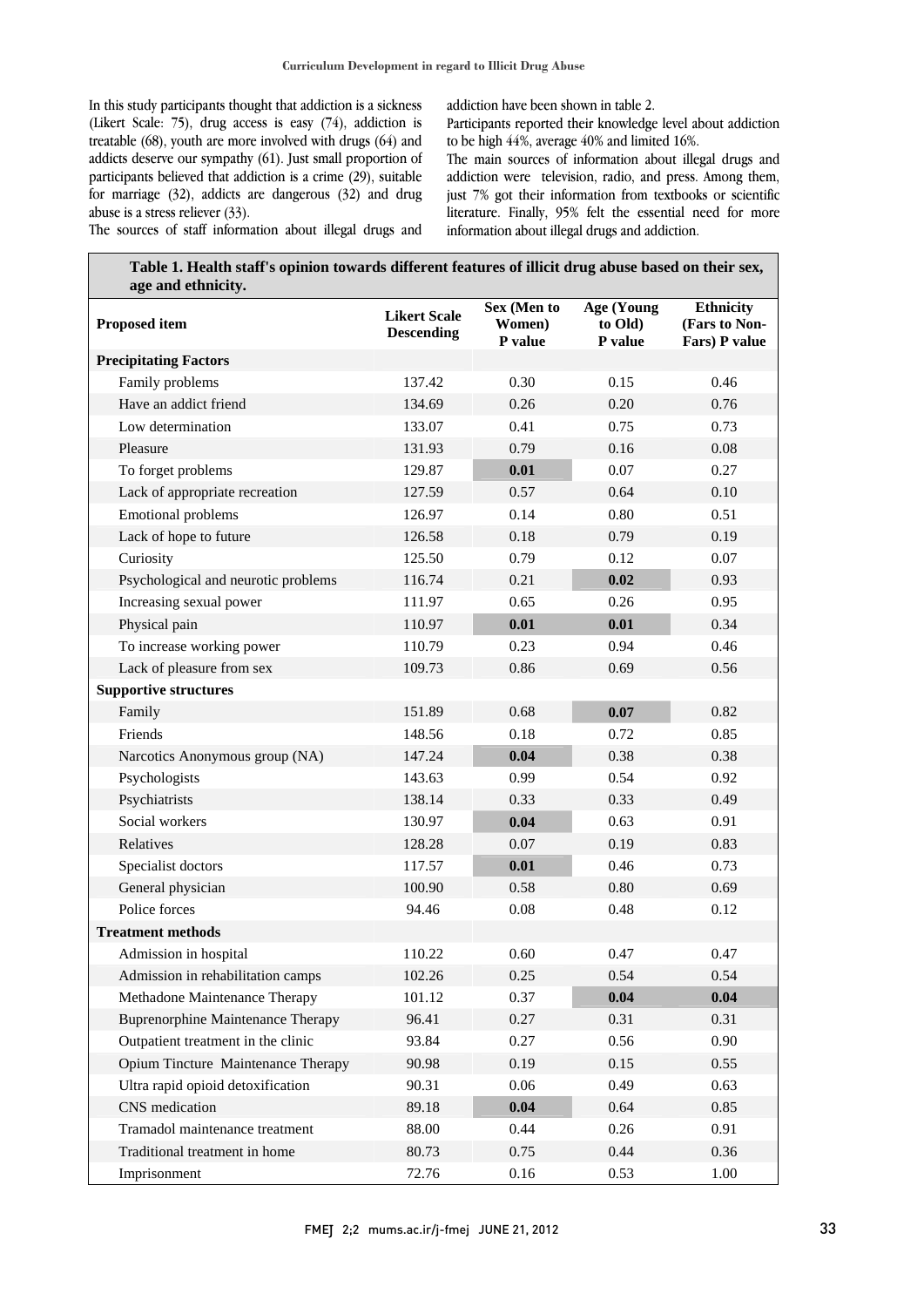| Table 1. (Continued.)                         |        |      |      |          |
|-----------------------------------------------|--------|------|------|----------|
| <b>Failure related variables</b>              |        |      |      |          |
| Lack of adequate family support               | 151.59 | 0.50 | 0.01 | 0.90     |
| Presence of an addict friend                  | 149.58 | 0.95 | 0.02 | 0.76     |
| Craving                                       | 148.78 | 0.18 | 0.68 | 0.34     |
| Personality disorder                          | 139.90 | 0.29 | 0.26 | 0.85     |
| Withdrawal symptoms                           | 139.64 | 0.04 | 0.27 | 0.94     |
| Presence of an addict family member           | 138.25 | 0.31 | 0.01 | 0.10     |
| Pain                                          | 136.38 | 0.20 | 0.33 | 0.45     |
| The insistence of friends and peers           | 134.56 | 0.14 | 0.77 | 0.44     |
| Financial problems/unemployment               | 132.13 | 0.02 | 0.92 | 0.60     |
| Depression / mood problems                    | 130.91 | 0.08 | 0.94 | 0.01     |
| lack of motivation for treatment continuation | 128.43 | 0.68 | 0.46 | 0.42     |
| Insomnia                                      | 127.43 | 0.03 | 0.86 | 0.45     |
| Factors related to continuing treatment       |        |      |      |          |
| Family support                                | 160.45 | 0.49 | 0.43 | 0.96     |
| Distance from addicts                         | 157.47 | 0.03 | 0.06 | 0.62     |
| Friends Helping                               | 156.67 | 0.29 | 0.64 | 0.94     |
| <b>Relatives Helping</b>                      | 151.40 | 0.20 | 0.74 | 0.79     |
| Exercise                                      | 151.22 | 0.50 | 0.31 | 0.62     |
| Recreational and artistic activities          | 151.06 | 0.17 | 0.86 | 0.43     |
| Rehabilitation centers Counseling             | 151.00 | 0.99 | 0.15 | 0.41     |
| Employment                                    | 149.22 | 0.47 | 0.18 | 0.07     |
| Treatment of neurological/mental problems     | 146.04 | 0.02 | 0.36 | 0.30     |
| Treatment of physical problems                | 143.26 | 0.52 | 0.45 | 0.09     |
| Change of residence                           | 118.36 | 0.53 | 0.30 | 0.13     |
| Limitation and controlling at home            | 106.35 | 0.61 | 0.05 | 0.95     |
| Health risks of different illicit drugs       |        |      |      |          |
| Shisheh (Glass; Methamphetamine)              | 157.25 | 0.93 | 0.77 | 0.80     |
| Heroine\Crystal\Crack                         | 156.52 | 0.92 | 0.56 | 0.59     |
| Opium                                         | 149.63 | 0.50 | 0.65 | 0.70     |
| Opium Residue                                 | 149.04 | 0.32 | 0.70 | 0.99     |
| Cannabis (Marijuana\ Hashish)                 | 147.94 | 0.34 | 0.39 | 0.50     |
| <b>Psychoactive Pills</b>                     | 146.65 | 0.91 | 0.78 | 0.53     |
| Alcohol                                       | 142.16 | 0.68 | 0.32 | 0.15     |
| Tramadol                                      | 135.42 | 0.15 | 0.58 | $0.07\,$ |
| Cigarette smoking                             | 133.09 | 0.86 | 0.42 | 0.36     |
| Betel's Nut (Nas)                             | 121.34 | 1.00 | 0.99 | 0.35     |
| Norgizak (Heroin & Dexamethasone)             | 118.54 | 0.79 | 0.51 | 0.07     |
| Adverse health impact of different drugs      |        |      |      |          |
| Family                                        | 166.12 | 0.85 | 0.60 | 0.73     |
| Communication with relatives                  | 160.51 | 0.32 | 0.94 | 0.79     |
| Communication with friends                    | 160.03 | 0.24 | 0.63 | 0.59     |
| Psychological Health                          | 159.03 | 0.99 | 0.51 | 0.79     |
| Create legal problems (i.e. prisons)          | 156.03 | 0.96 | 0.19 | 0.46     |
| Physical Health                               | 148.70 | 0.74 | 0.26 | 0.95     |

Significant items have been bold and highlighted.

-

 $\overline{a}$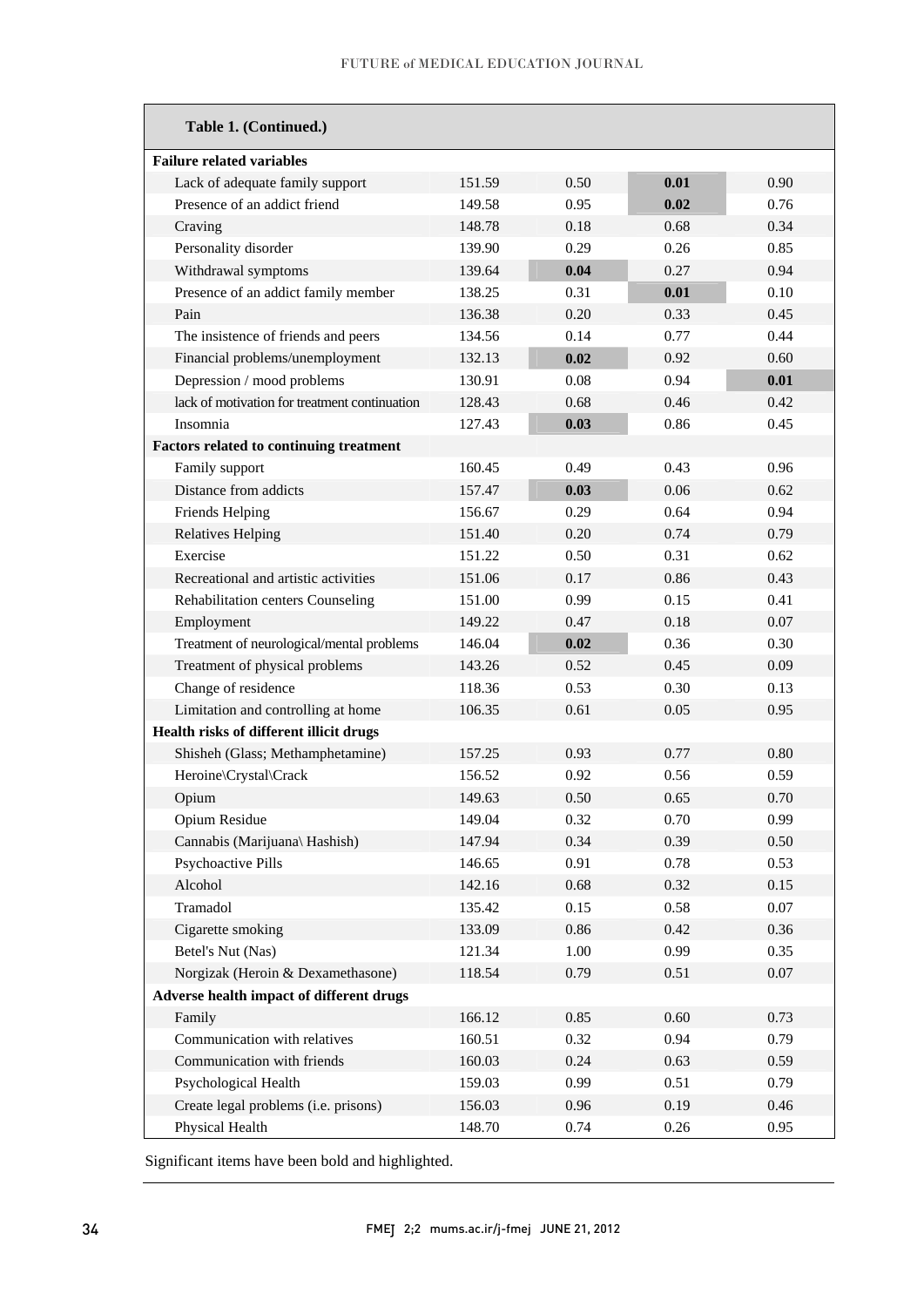| Table2. The sources of staff information. |              |                      |        |            |                      |           |         |               |                       |
|-------------------------------------------|--------------|----------------------|--------|------------|----------------------|-----------|---------|---------------|-----------------------|
| <b>Source</b>                             | Radio/<br>TV | <b>News</b><br>paper | School | Physicians | Health<br>care staff | Relatives | Friends | Police        | Education<br>sessions |
| $\frac{0}{0}$                             | 65.4         | 9.3                  | 0.5    | 2.2.       | h                    | 3.3       | 3.8     | $1.6^{\circ}$ | 7.1                   |

 $\overline{a}$  $\overline{a}$ 

# **DISCUSSION**

 In this study "Family", "Friends" and "NA" were respectively Results from similar studies from Iran and other countries also predicted the role of acquaintances (family, friends and relatives) as the most effective factor in beginning to use drugs (20,21,22). Data analysis showed that participants are of them believed that helping an addict, after the important role of acquaintance, is the job of a psychiatrist, physiologist, and even NA. Most of participants believed that steps taken by police have a limited role in addiction divert attitude of health workers. This is similar to the reported to be the most effective groups in helping addicts. not optimistic about addiction treatment methods and most control. Future course plans should focus on correcting previous findings (20,21).

 The most effective treatment methods were respectively perceived to be "admission in hospital", "staying in Therapy". This is somehow different from what we expected. Rehabilitation camps, which majority are illegal, received a high social attention even among health workers. rehabilitation camp", and "Methadone Maintenance This should be addressed rigorously.

 "Addicted friend", "lack of appropriate support" and "high temptation" were recognized as the most "effective factors for failure". These results are similar to other study results that have been done in Tehran and Bam (20,21).

 This study revealed wide gaps in knowledge about drug use\misuse, prevention programs, and treatment options which is similar to previous findings (23).

 Health professionals' attitude towards addiction was also rather inappropriate. These should be focused in curriculum development for health and medical educational courses.

 Since physicians and health care staff are influentially positioned in improving community health, their knowledge and attitudes towards illicit drugs, preventive programs, and performing educational sessions are essential. Expanding and emichinem of ongoing education may be necessary to<br>expedite changes. It seems necessary to incorporate drug abuse prevention courses into education program of and enrichment of ongoing education may be necessary to

medical, nursing, midwifery, and paramedical students.

 Although changes made in the medical education curricula of medical schools have resulted in many challenges during named as Drug Abuse Prevention to the medical and the recent decades (24), but it seems that adding a course paramedical education period is a real necessity.

 Developing continuous education programs for current health care staff are also recommended. These findings education. Using standardized addiction cases based on could be useful to formulate and implement evidence-based these findings could be helpful (25).

 In addition, further investigations are needed to clarify why 80% of health staff got information from public media instead of medical resources or educational sessions.

 In conclusion, knowledge of these educational gaps could build the capacity of medical educators to develop targeted educational materials that could improve the preventive and previous recommendations, developing a national curriculum is needed to improve the quality and frequency of educational program in order to optimize students' knowledge. Substance abuse competencies should be treatment practices of health care providers. Consistent with integrated into medical and health training (26).

 Local information is essential for drug abuse. Better curriculum publication guidelines in this regard would help ensure that provided literature has a positive impact on  $\overline{a}$ public health (27).

## **ACKNOWLEDGEMENT**

 We appreciated vice chancellor for research of Mashhad University of Medical Sciences (MUMS) that supported this study. Also we are grateful to all of the Sarakhs Health our special thanks to professional supports of Dr. Farhodian Network staff who participated in this study. We express (Welfare and Rehabilitation Sciences University).

 **Research committee approval and financial support:** This study was approved (No; 900742) and financially supported by Mashhad University of Medical Sciences.

 **Conflict of interest:** The authors declare no conflict of interest.